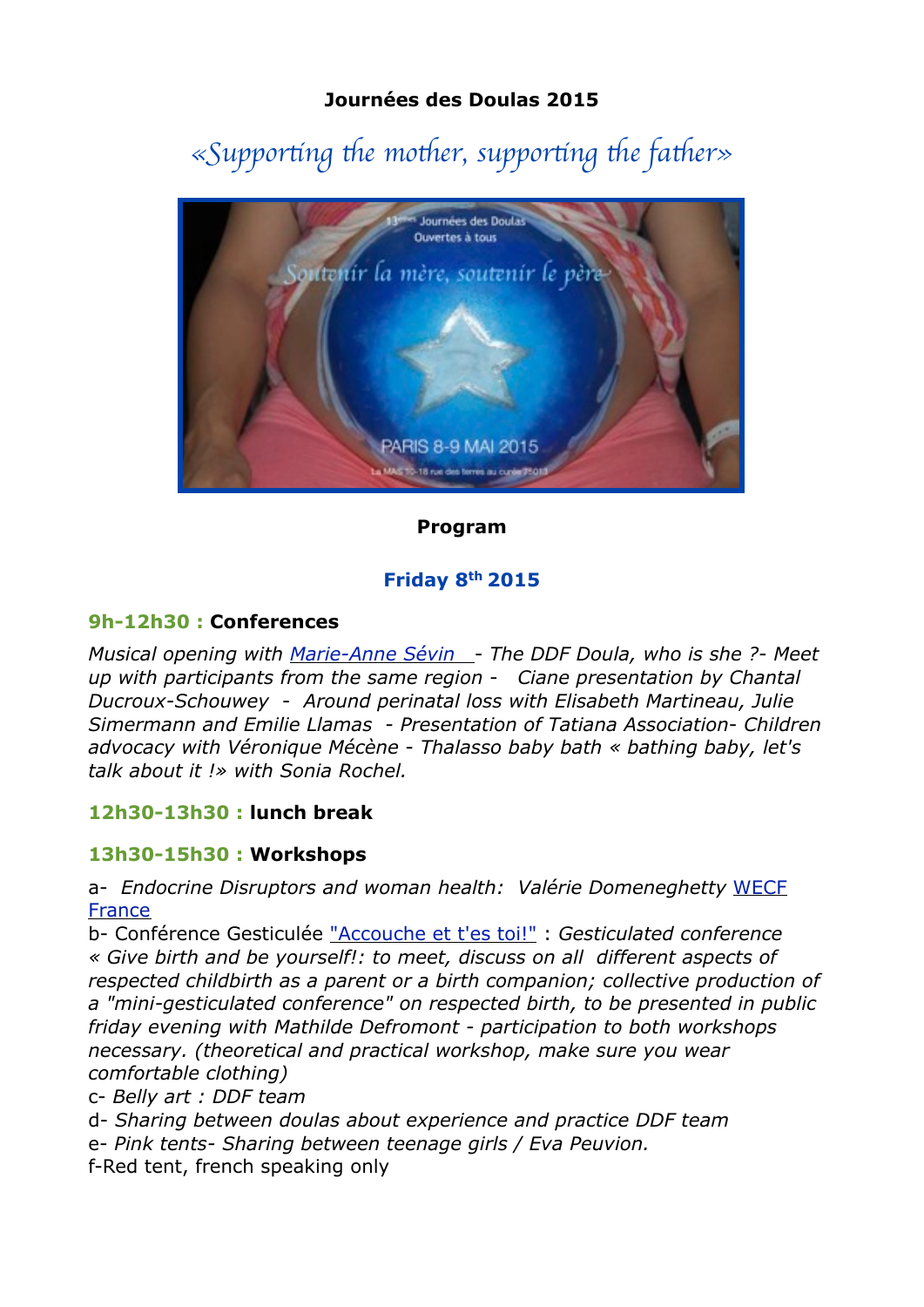## **15h30-16h : tea break**

#### **16h-18h : Workshops**

a- *supporting woman during a physiological birth :Valérie Dupin (theoretical and practical workshop, make sure you wear comfortable clothing)* b- Conférence Gesticulée ["Accouche et t'es toi!"](https://www.facebook.com/accoucheettestoi?ref=hl) : *Gesticulated conference* 

*« Give birth and be yourself!: second part ( participation to both workshops required) Mathilde Defromont*

c- *How to be known and starting up as a doula business- to creat a blog/ website : Margot Robert-Winterhalter*

d- *Rebozo : DDF team (theoretical and practical workshop, make sure you wear comfortable clothing)*

e- B*reastfeeding and babywearing : Sandra Le Guillant and Isabelle Torrès*  f- *Pink tents- Sharing between teenage girls / Eva Peuvion.*

g- Red tent, french speaking only

### **18h-** *End of workshops*

### **18h30-20h30 : General assembly of the association "Doulas de France"**

#### **20h30-23h : Evening show**

*Mini gesticulated conference « Give birth and be yourself! Presented by Mathilde Defromont with participants from afternoon workshop.*

*Documentary "Mum the Movie - Autonomy is to be able to say, I need you"enny B., Cynthia le M., Fanny B. Followed by by a discussion on the mother-daughter transmission with Anne B., Aurore B. and Laura M. creators of the exhibition "Mother / Daughter"*

#### **Saturday 9th 2015**

**8h45 :** *Welcome*

#### **9h-9h15 : Opening**

#### **9h15-11h : Workshops**

a- *Woman : an amazing creature - birth support : Diane Boutin* b- *Prenatal singing at birth : Virginie Bouffart* c- *Belly art : DDF team* d- *Rebozo : DDF team (theoretical and practical workshop, make sure you wear comfortable clothing)* e- *Hormonal harmony as a singularly feminine Way-(theoretical and practical workshop, make sure you wear comfortable clothing)* f- *Maternal Difficulty, PND [Maman Blues](http://www.maman-blues.fr/) : Nadège Beauvois-Temple* g-Red tent, french speaking only